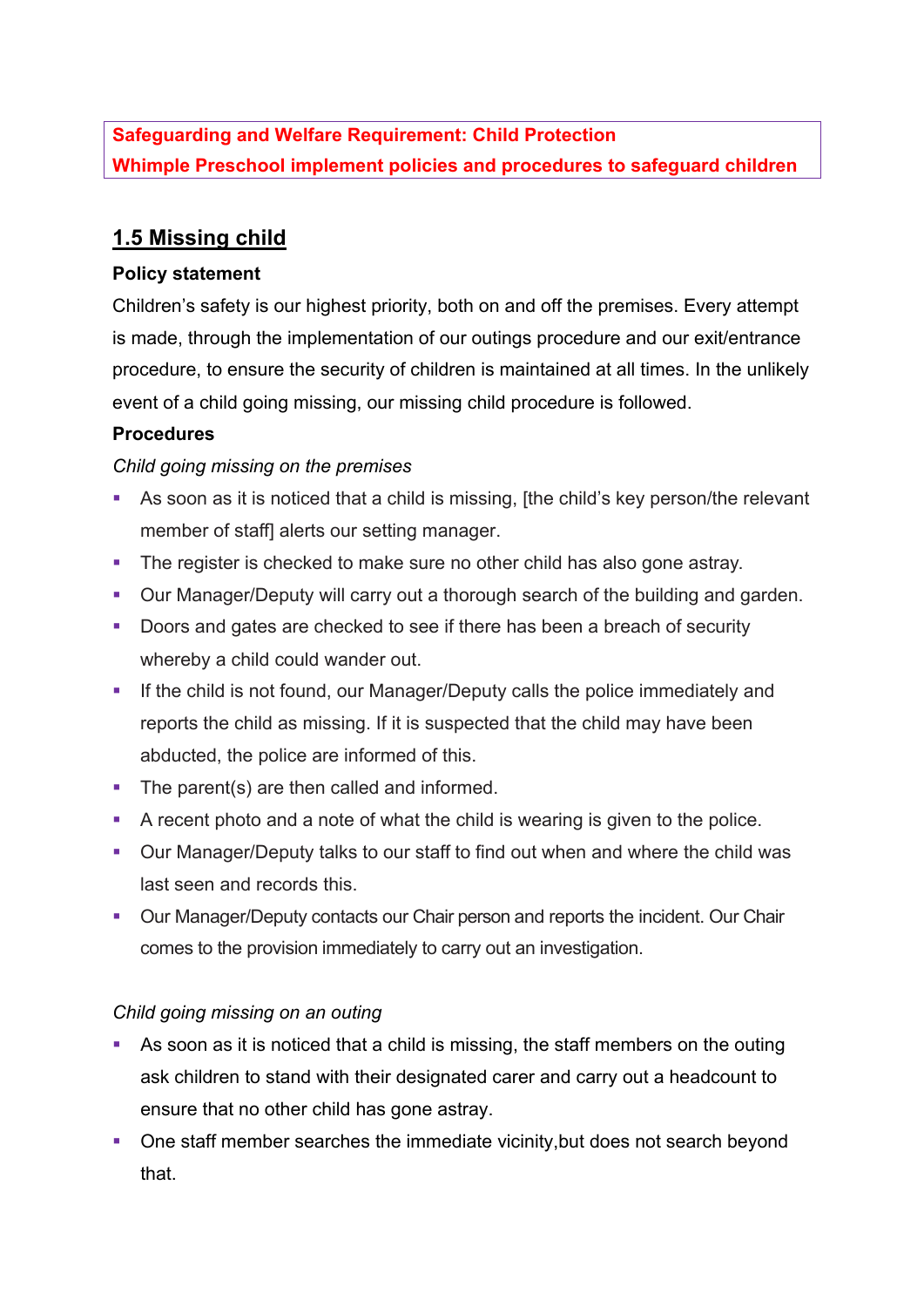- Our senior staff member on the outing contacts the police and reports that child as missing.
- Our manager is contacted immediately (if not on the outing) and the incident is recorded.
- Our manager contacts the parent(s).
- Our staff take the remaining children back to the setting as soon as possible.
- According to the advice of the police, a senior member of staff, or our manager where applicable, should remain at the site where the child went missing and wait for the police to arrive.
- § A recent photo and a description of what the child is wearing is given to the police.
- Our manager contacts our Chair and reports the incident. Our Chair comes to our premises immediately to carry out an investigation.
- Our staff keep calm and do not let the other children become anxious or worried.

# *The investigation*

- Ofsted are informed as soon as possible and kept up-to-date with the investigation.
- Our Chair carries out a full investigation, taking written statements from all our staff and volunteers who were present.
- Our manager, speaks with the parent(s) and explains the process of the investigation.
- The parent(s) may also raise a complaint with us or Ofsted.
- Each member of staff present writes an incident report detailing:
	- **-** The date and time of the incident.
	- **-** Where the child went missing from e.g. the setting or an outing venue.
	- **-** Which staff/children were in the premises/on the outing and the name of the staff member who was designated as responsible for the missing child.
	- **-** When the child was last seen in the premises/or on the outing, including the time it is estimated that the child went missing.
	- **-** What has taken place in the premises or on the outing since the child went missing.
	- **-** The report is counter-signed by the senior member of staff and the date and time added.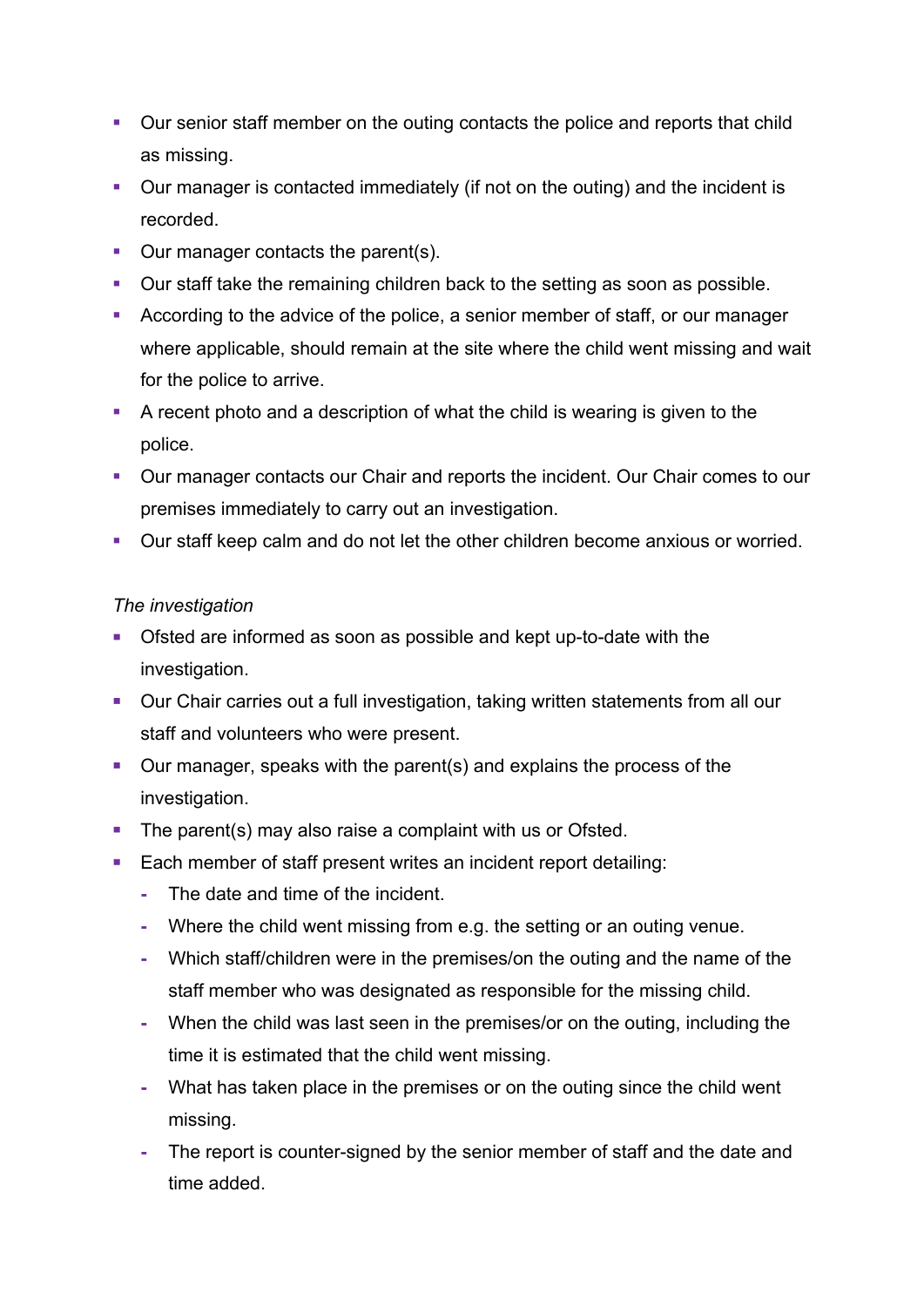- A conclusion is drawn as to how the breach of security happened.
- If the incident warrants a police investigation, all our staff co-operate fully. In this case, the police will handle all aspects of the investigation, including interviewing staff and parents. Children's social care may be involved if it seems likely that there is a child protection issue to address.
- In the event of disciplinary action needing to be taken, Ofsted are advised.
- The insurance provider is informed.

### *Managing people*

- Missing child incidents are very worrying for all concerned. Part of managing the incident is to try to keep everyone as calm as possible.
- Our staff will feel worried about the child, especially the key person or the designated carer responsible for the safety of that child for the outing. They may blame themselves and their feelings of anxiety and distress will rise as the length of time the child is missing increases.
- They may be the understandable target of parental anger and they may be afraid. Our manager ensures that any staff under investigation are not only fairly treated, but receive support while feeling vulnerable.
- The parents will feel angry, and fraught. They may want to blame our staff and may single out one staff member over others; they may direct their anger at our manager. When dealing with a distraught and angry parent, there should always be two members of staff one of whom is our manager and the other should be our chair or another representative of the management committee. No matter how understandable the parent's anger may be, aggression or threats against our staff are not tolerated, and the police should be called.
- The other children are also sensitive to what is going on around them. They too may be worried. Our remaining staff caring for them need to be focused on their needs and must not discuss the incident in front of them. They should answer children's questions honestly, but also reassure them.
- In accordance with the severity of the final outcome, our staff may need counselling and support. If a child is not found, or is injured, or worse, this will be a very difficult time. Our Chair will use their discretion to decide what action to take.